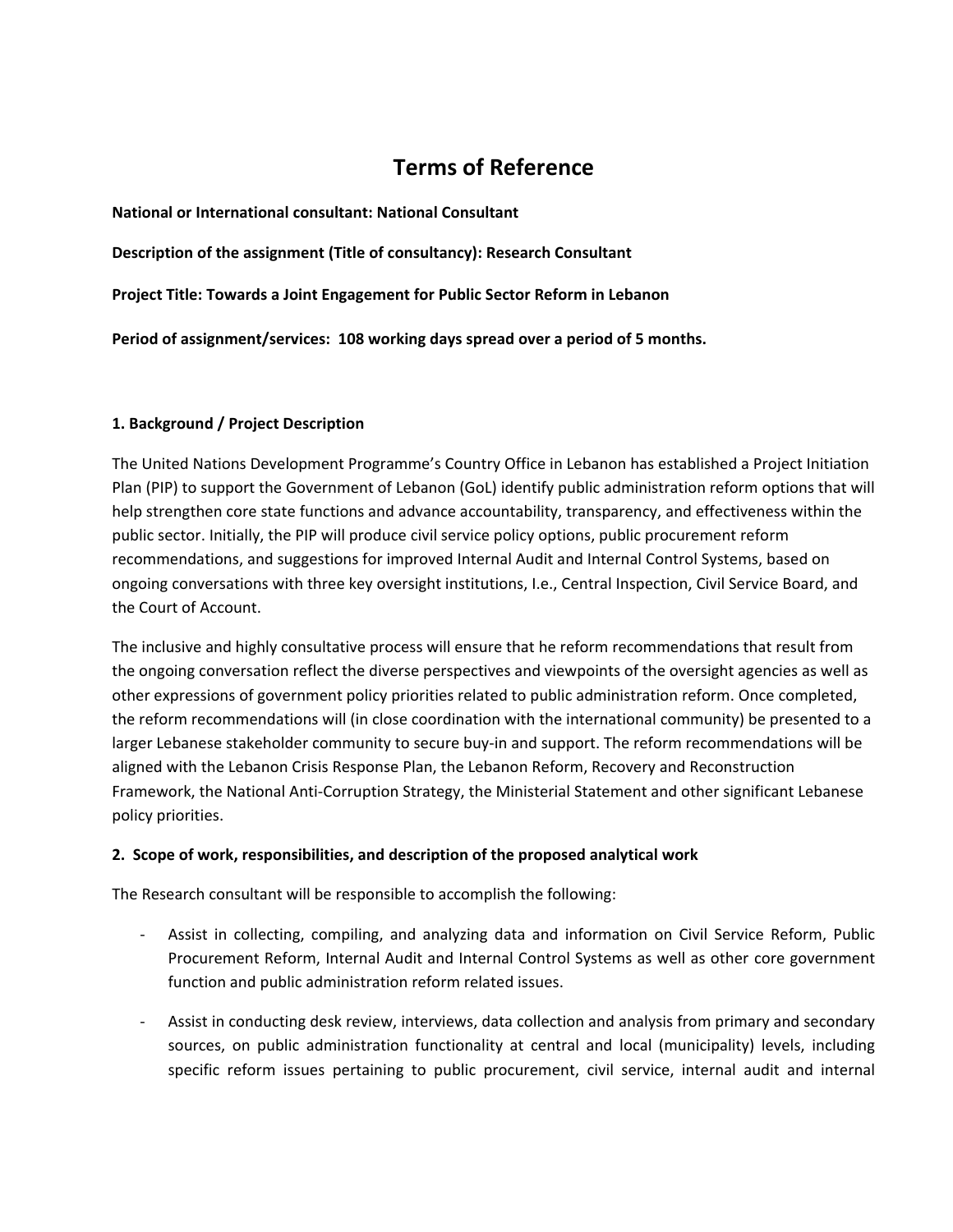control systems, to help clarify and determine what pathways towards improved public administrative functionality could look like in the current Lebanese institutional context.

- Assist in preparing relevant summaries, fact sheets, and presentations.
- Assist in organizing meetings, and roundtable discussions
- Attend meetings, record minutes, and ensure follow up; and
- Provide support with other related tasks as and when required.

# **3. Expected Outputs and deliverables**

The research consultant is expected to complete and submit the deliverables as follows:

| <b>Deliverables/ Outputs</b>         | Estimated<br><b>Duration to</b><br>Complete | <b>Target Due</b><br><b>Dates</b> | <b>Review and Approvals</b><br><b>Required</b> |
|--------------------------------------|---------------------------------------------|-----------------------------------|------------------------------------------------|
| Deliverable 1:<br>the<br>Support     | 21 days                                     | 1 month                           | Advisor<br>Technical<br>on.                    |
| development of a draft plan on Civil |                                             | from                              | Governance/Governance                          |
| Service Reform, Public Procurement   |                                             | contract                          | Programme Manager                              |
| Reform, and Internal Audit and       |                                             | signature                         |                                                |
| Internal Control System Reform       |                                             |                                   |                                                |
| Deliverable<br>2:<br>the<br>Support  | 87 days                                     | 5 months                          | Technical<br>Advisor<br>on.                    |
| development of a draft Program       |                                             | from                              | Governance/Governance                          |
| Document on Public Administration    |                                             | contract                          | Programme Manager                              |
| Reform                               |                                             | signature                         |                                                |

# **4. Institutional arrangements**

The Consultant will be directly supervised by the Technical Advisor on Governance and the Governance Programme Manager.

# **5. Duration of work**

The duration of the assignment will be for 5 months, total number of working days is 108. Start date is upon contract signature.

# **6. Duty station**

The Consultant will be based at UNDP premises or home based depending on the COVID situation and workload needs.

#### **7. Requirements for experience and qualifications**

The consultant should possess the following minimum qualifications:

1. Academic Qualifications: